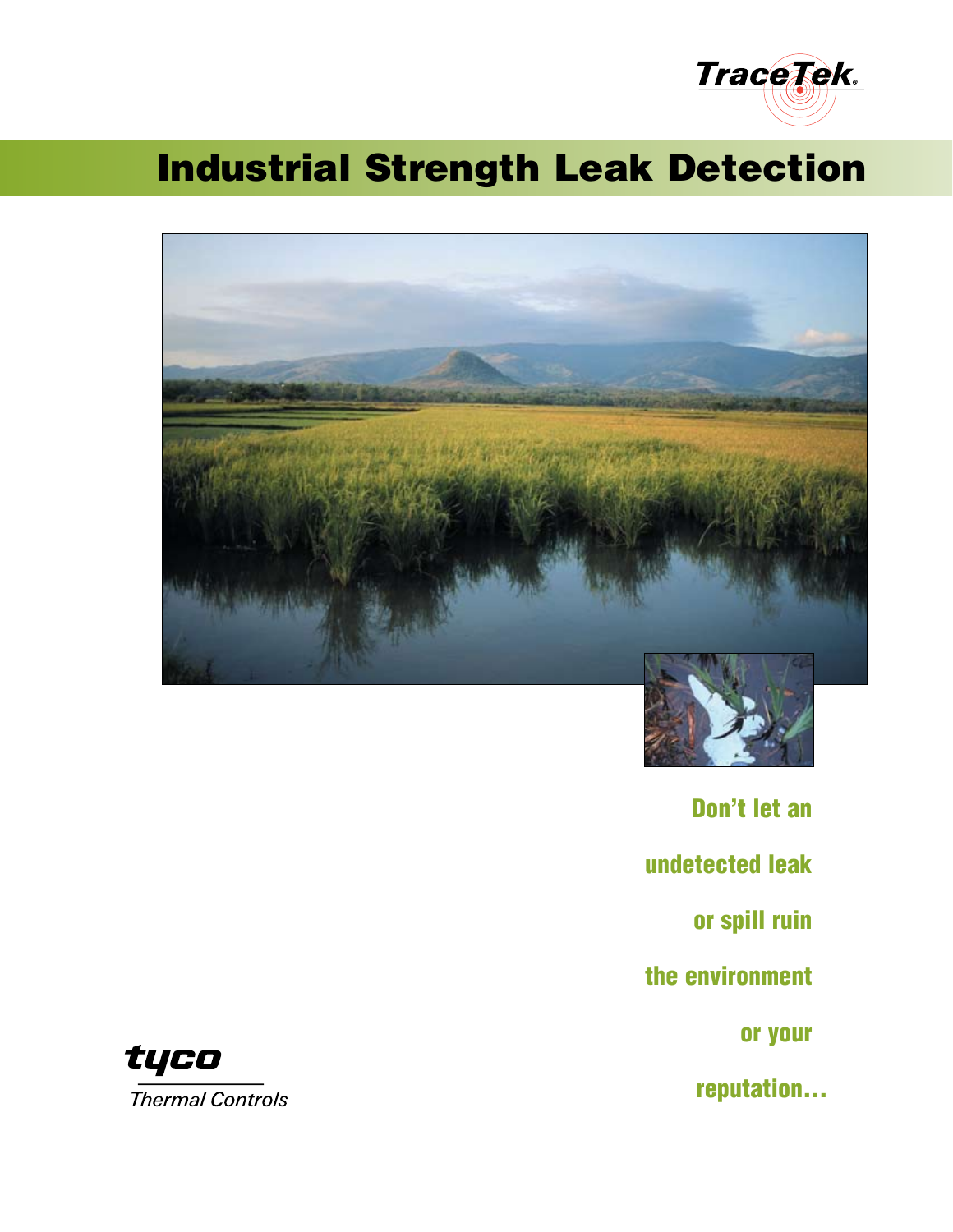# TraceTek® Technology:

## *Find leaks before major damage is done...*



Detect a spill, locate the source of the leak and take corrective action before an incident becomes a "news story." The key is quick detection and accurate location at the source of the leak. TraceTek sensor cable and monitoring systems make it possible.

If your business involves the transportation, storage, processing or consumption of hazardous fluids, the possibility of a leak must be considered.

Whether your concern is gasoline, jet fuel, diesel, crude oil, acids, bases, contaminated water or any other hazardous liquid, TraceTek® can provide a leak detection system tailored to your needs.

TraceTek leak detection systems can detect and pinpoint the source of a leak to help you take decisive action long before the spill can ruin your reputation.

### TraceTek Technology:

#### *Sensors suited to the task*

- TT3000 for acids, bases and other hazardous fluids with water content
- TT5000 for gasoline, jet fuel, diesel, crude oil, lube oil and other hydrocarbon based liquids
- TT5001 for organic solvents
- TT7000 for strong acids and bases
- TT-FFS for fast detection of gasoline, jet fuel, diesel, crude oil, lube oil and other hydrocarbon based liquids

#### *Reliability*

- Simple detection and location circuit
- Radiation cross-linked, fluoropolymer materials
- No exposed metal parts
- Tens of thousands of installations worldwide in virtually every type of environment

#### *Easy installation, simple maintenance*

- Simple, easy to understand alarm panel
- No field calibration required
- Self-monitoring for damaged or broken cable
- Easy to extend or modify in the future

#### *Accurate leak location*

- The entire cable is a sensor
- Leaks are reported to the nearest foot or meter with better than 0.1% precision

#### *Instrumentation flexibility*

- Small area, single channel monitoring with relay output
- Long-length cable monitoring with precise leak location reporting
- Single circuit / multiple circuit options
- Alpha numeric user interface
- Output to host systems via relay contacts or serial data ports (Modbus® or Johnson Controls Metasys™ format)

#### *Multiple circuit capability*

- A single circuit can be as short as 1 meter or as long as 1500 meters
- TTDM-128 Alarm Panel can monitor a single circuit or up to 128 circuits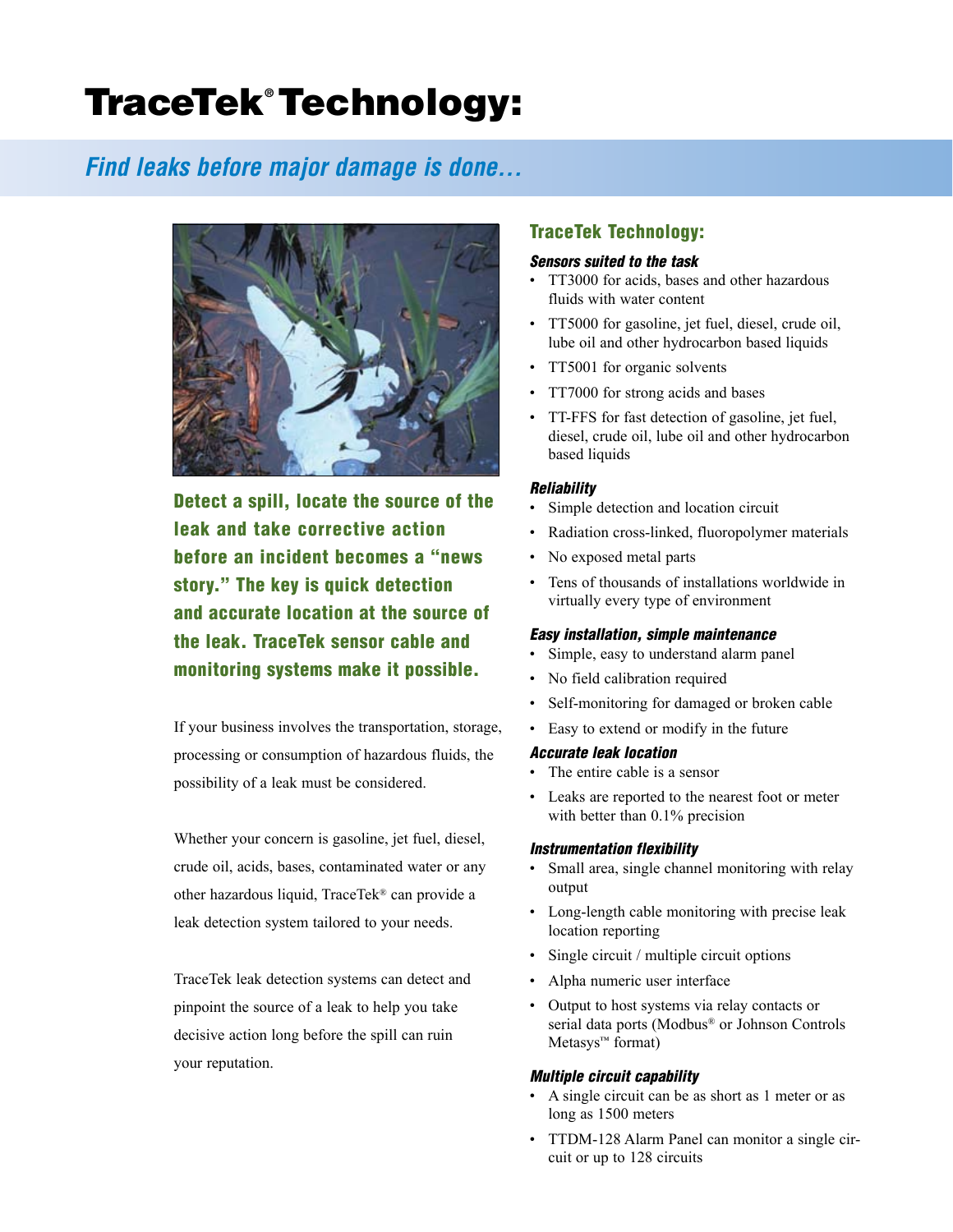

#### *TraceTek Leak Detection Systems*

can operate as stand-alone independent alarm systems or they can easily be integrated with:

- SCADA system
- Factory Automation Systems
- Building Management Systems
- Distributed Control Systems
- Programmable Logic Controllers

*A TraceTek Leak Detection System* consists of Sensor Cable, Probes, Sensor Interface Modules and Alarm Panels. Additional sensor options include: float switches, pressure switches or any other sensor device that can provide a contact closure.

**Instrumentation options include:** low voltage / relay contact devices, instruments for hazardous locations, battery powered flashing light indicators, and other options tailored to the application.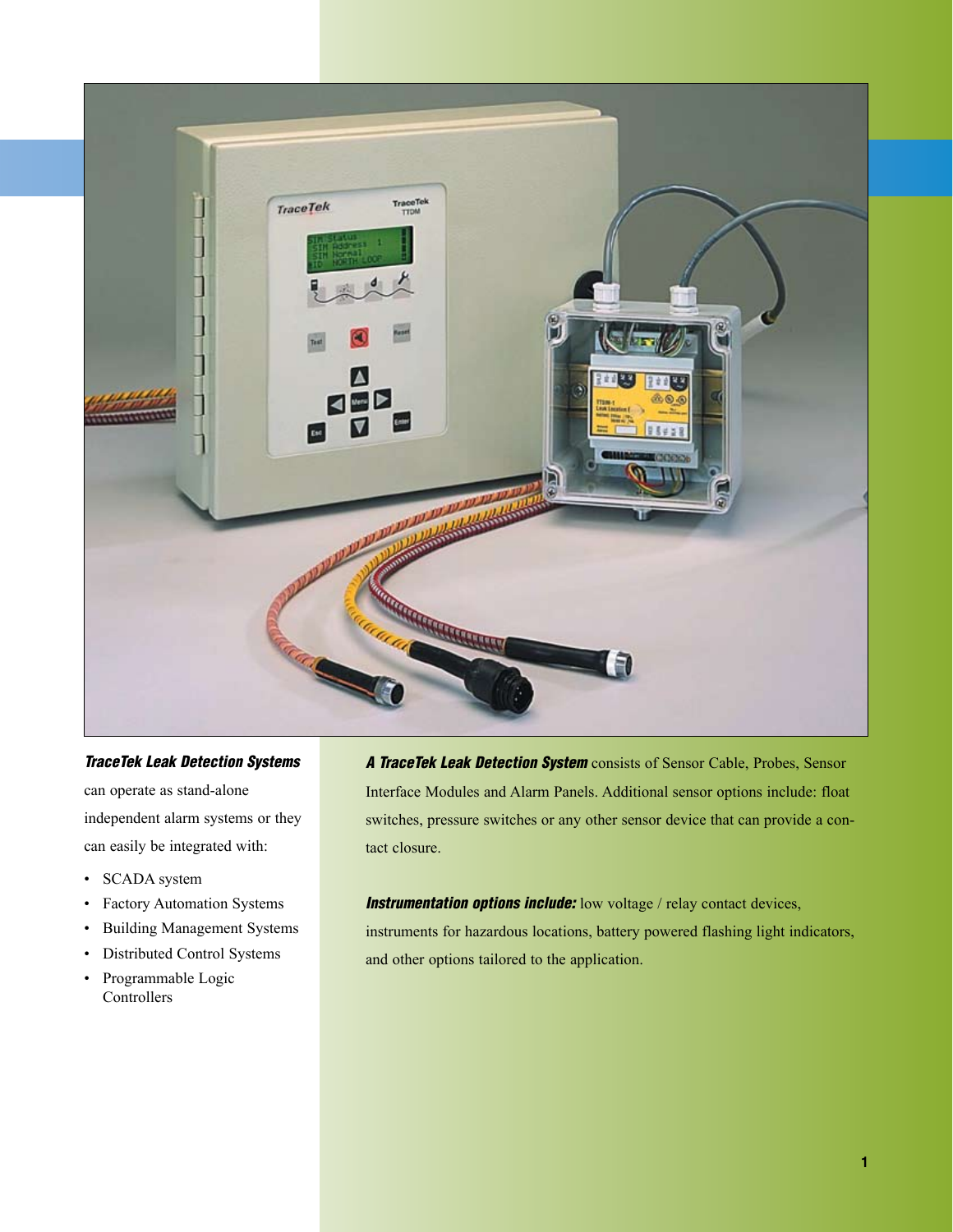# TraceTek® Cable:

## *Direct buried applications:*



*Jet fuel transfer line with blue PVC slotted conduit for TT5000 installed at a major international airport.*

*TT5000 Sensor Cable in PVC conduit can be positioned below buried valves or beneath Aboveground Storage Tank bottoms.*



### Leak Detection and Monitoring for:

- single wall fuel pipe
- above ground storage tanks
- buried valves and fittings
- above ground piping

*TT5000 Fuel Sensor Cable* is used to monitor the soil under and around fuel carrying pipes and tanks.

The TraceTek system detects and reports the location of a fuel spill before major damage can occur. Leakage rates far below the threshold of a SCADA (Supervisory Control and Data Acquisition) leak detection system can be detected while contaminated soil is still measured in a few cubic meters rather than truckloads.

The TraceTek system reports the location of a leak to an accuracy of  $\pm$  1 meter along the length of a pipeline or beneath a tank floor. The slotted PVC conduit allows the sensor cable to easily be removed and inspected for simple and direct verification of a leak before digging.

#### *Detect and locate a leak before damaging the aquifer!*



*Above, typical progression of an 8 liter per hour leak*

The intention is to detect a leak when the affected area is still small and easy to clean up, with a minimum of environmental damage.

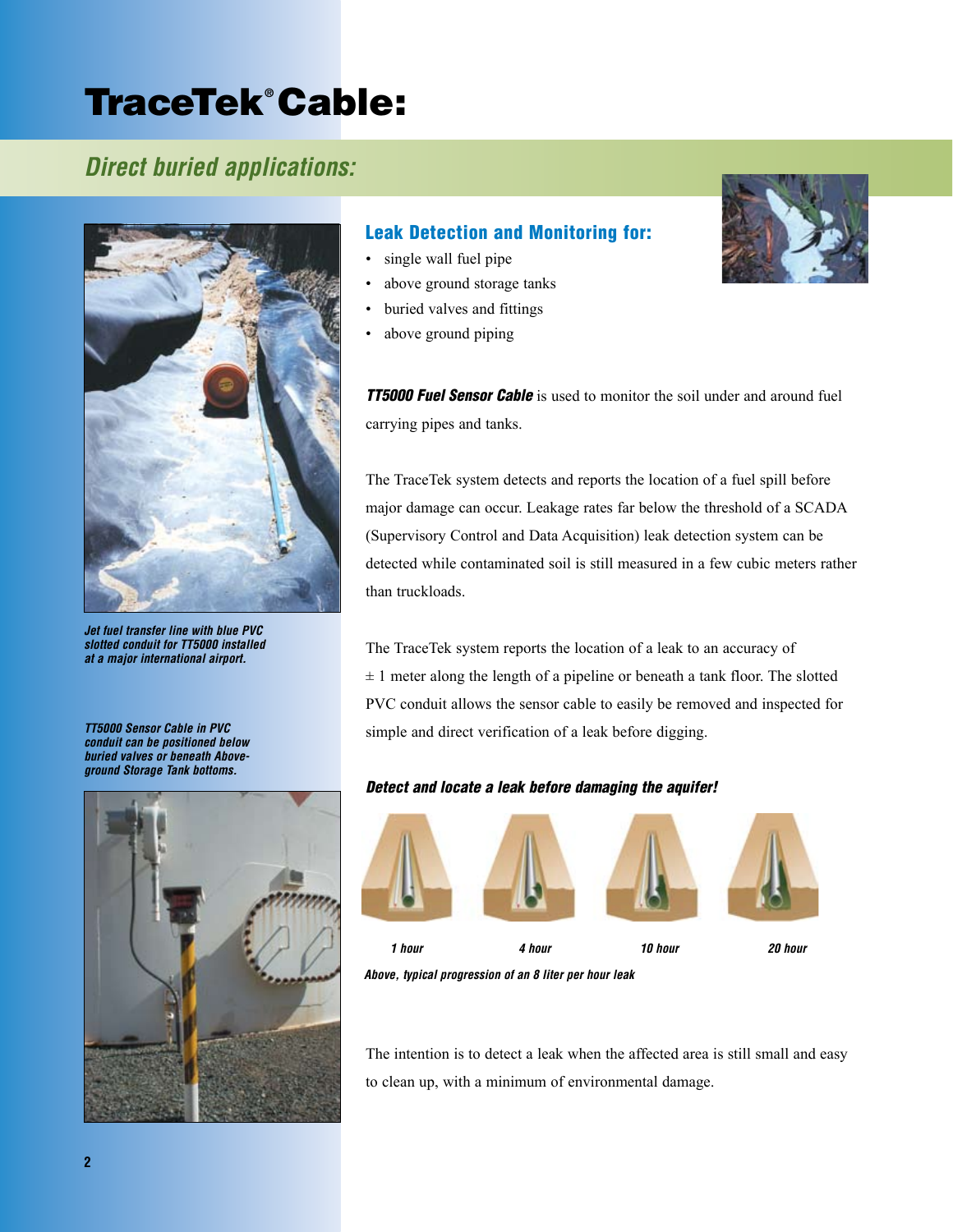## *Direct buried applications: Interstitial and Indoor applications:*

#### Interstitial monitoring for double wall pipe.



*TraceTek 3000 sensor cable is designed to detect waste water, acids, bases, or any liquid that is conductive. Rapid detection, accurate location reporting and excellent chemical resistance make TT3000 a popular choice for double containment pipe systems.*



*TraceTek 5000 is the sensor of choice for fuel piping and underground storage tanks. TraceTek 5000 detects fuel but ignores water. Branch connectors simplify tracing complex manifolds and hydrant systems. Every meter of cable has a unique "address" so that leaks are detected where they start and repairs can be accurately directed.*

*TT-FFS probes can detect fuel floating on water in sumps and bermed containment areas.*

### Indoor monitoring under raised floors, for chemical supply and return piping and other hazardous fluid leak detection.



*Wherever complex piping, hazardous chemicals and critical working environments come together, a system to monitor for fluid leakage becomes critical.*



*TT3000 (for conductive liquids) and TT5001 (for organic solvents) are used to monitor the chemical supply systems in semi-conductor manufacturing facilities, pharmaceutical plants, and similar high-value facilities that demand excellent environmental monitoring.*

TraceTek cable and probes provide the flexibility to monitor long runs of pipe or a single valve box where visual inspection is difficult or impossible. Precise location reporting assists in rapid and accurate dispatch of emergency response teams.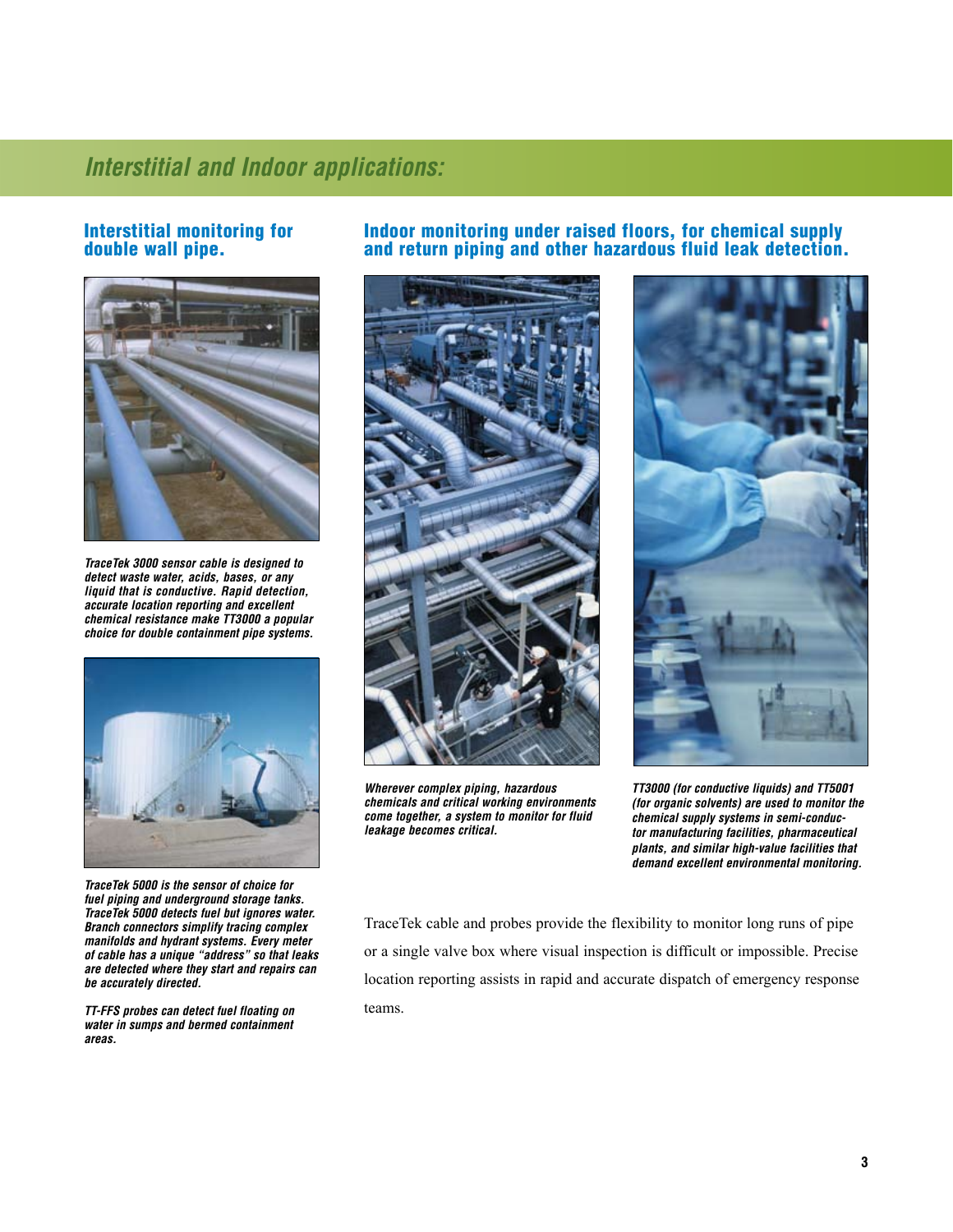# TraceTek® Technology:

# *TraceTek Technology and System Components*

*TraceTek Sensor Cables are made with materials that have excellent chemical resistance. The TT3000 sensor cable uses conductive polymer-coated wires separated by the solid Kynar® insulated core.*

*TT3000 is quick to reset when removed from a spill because the solid core resists accumulation of liquids and contaminants. TT3000 sensor cable detects conductive liquids such as waste water, acids, bases, cooling water etc.*

*TT7000-HUV sensor cable is similar to TT3000, but is sensitive only to strong acids and not water. It is protected from ultra violet radiation for outdoor installation.*

*TT5000 sensor cable is designed to detect and locate liquid hydrocarbon fuel spills. The material properties of the core and jacket materials allow the cable to detect and locate liquid fuels such as gasoline, jet fuel and diesel while at the same time completely ignoring water.*

*TT5001 sensor cable is similar to TT5000, but is sensitive to organic solvents.*

*TT-FFS Fast Fuel Sensor is a fast acting probe designed to detect hydrocarbon fuel floating on water, spreading on a flat surface or collecting in a sump.*

*TTDM-128 Alarm Panel can act as a stand alone leak detection control panel or as the display and user interface for a multiple circuit network of leak detection circuits.*

*TTSIM Sensor Interface Modules are the key components of multiple circuit leak detection networks.*

*Leak detection information and cable status is digitized and transmitted to a TTDM-128 panel for display or directly transmitted to Factory Automation Systems, PLC's, DCS etc.*

*TTSIM-2 is a good choice for monitoring a small area.*



*TTSIM-2*

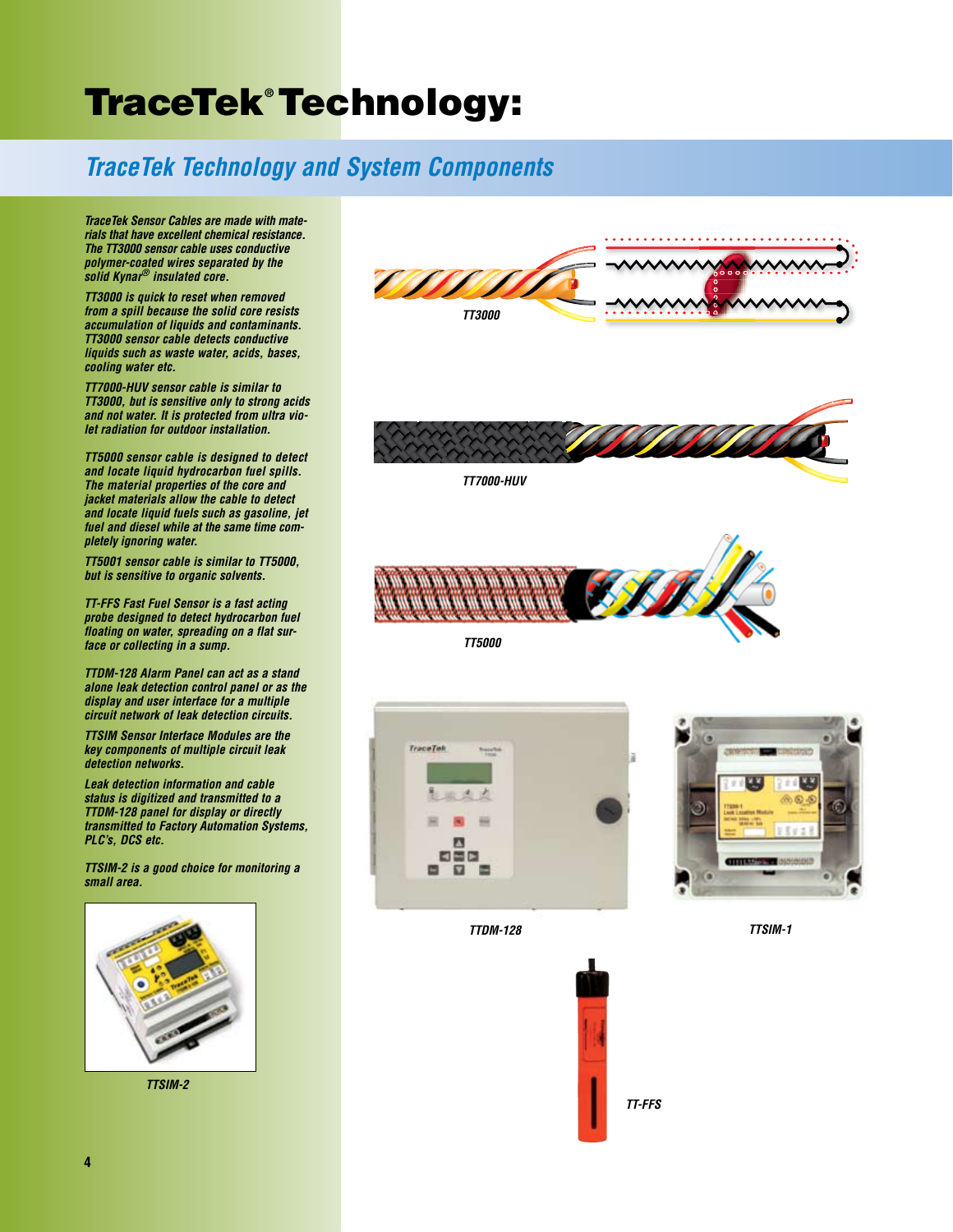## *System integration and telemetry options:*

**Relay Contacts TraceTek instruments are available with leak alarm and trouble contacts for signaling a host system.** 

**Serial Data Port TTDM-128 and TTSIM offer full data access via the Modbus® (J-Bus) protocol. TTDM-128 has a user selectable RS232 or RS485 serial port. TTSIM is RS485 only.**

**Telemetry The standard connection method between TTDM-128 and TTSIM's is twisted-pair copper wire. When network distances increase beyond 1200 meters there are other options available including: fiber optics, and spread spectrum radios.**



*For a single small area, a TTSIM-1A can provide relay contact output to a PLC or building management system. The combination of sensor cable and a TTSIM-1A makes an effective drip tray monitoring system.*



*For clean rooms and similar building applications a single TTDM-128 alarm panel can monitor the entire facility for hazardous liquid spills. Here several TTSIM units are monitoring specific areas while the TTDM-128 monitors the entire network.*



*Knowing the leak location is important when the size of the monitored area gets larger and when the sensor cable is concealed by walls or raised floors. TTDM-128 and the TraceTek sensor cable provide excellent detection and location performance with accuracy to 1 meter.*



*TT5000 can be installed along a buried pipeline using a cluster of 4 TTSIM units mounted in a single enclosure. Power points are required approximately every 5 to 6 kilometers.*